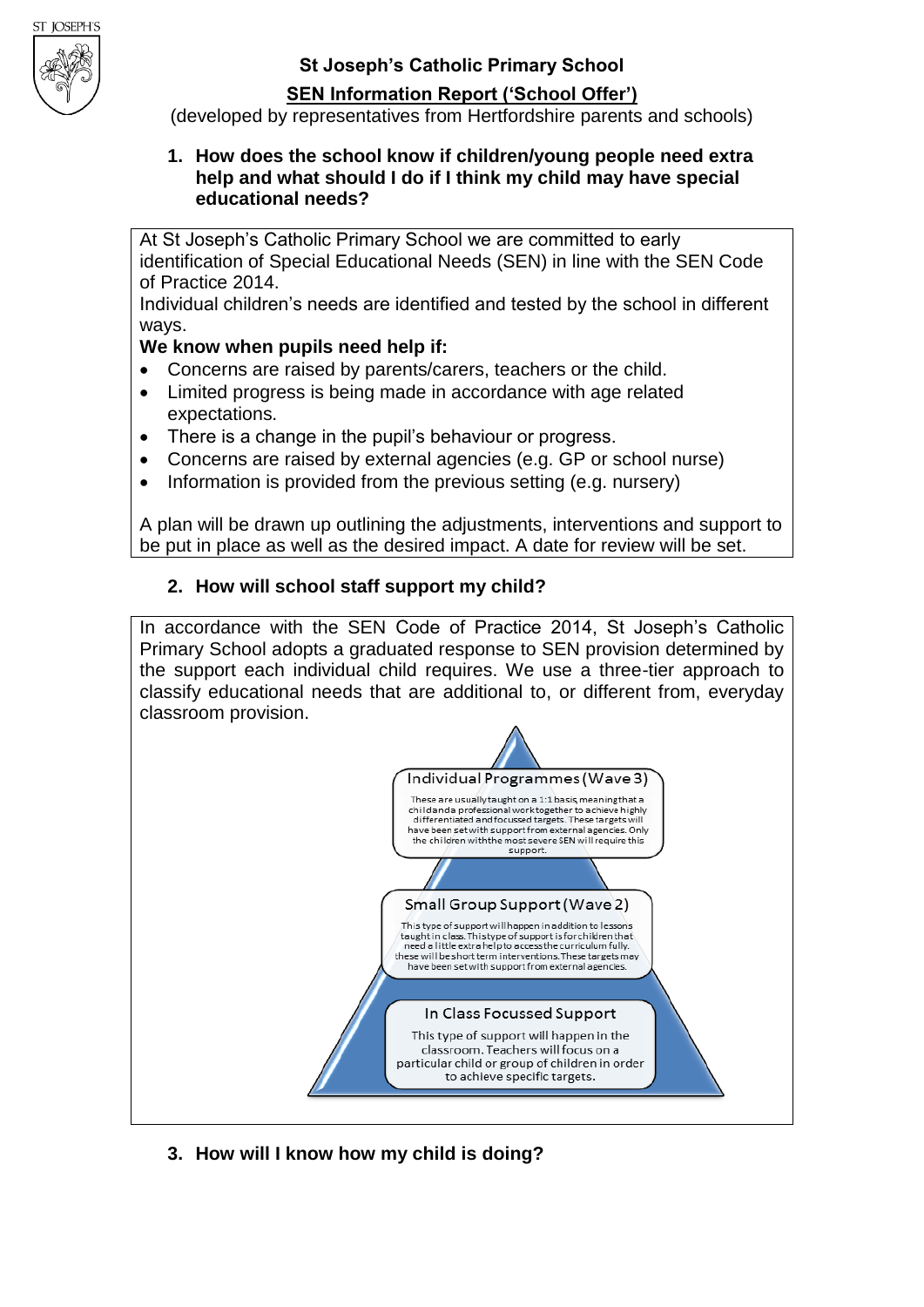Parents and carers will be informed of their child's progress and involved in target setting throughout the academic year and in a variety of ways. These may include:

- informal meetings with teachers;
- creation and reflection of IEPs (Individual Education Plans) for children with significant SEN:
- Parents evenings;
- Annual Review meetings, for children with a Education, Health and Care Plan (replacing Statements of SEN);
- multi-agency meetings, for children that have support from external agencies, e.g. Speech and Language, Occupational Therapy, Educational Psychologist.

#### **4. How will the learning and development provision be matched to my child's needs?**

Our school strives to provide an engaging and exciting curriculum for all children. Your child's Class Teacher will plan for the variety of needs in the classroom by providing appropriate tasks and achievable outcomes to consolidate and extend children's learning. For children with special educational needs, the teacher may provide different resources for children to use or there may be an adult to assist a small group of children to complete the task as independently as possible.

# **5. What support will there be for my child's overall wellbeing?**

We aim to develop children's emotional and social well-being in partnership with parents and carers. In some cases this may be provided by specialist services, such as play therapists, child and adolescent mental health services (CAMHS), Education, Health Care plans and pastoral support plans can be used to meet specific needs. These plans are created in collaboration with school, parents and pupil and they are monitored and reviewed at agreed intervals.

## **6. What specialist services and expertise are available at or accessed by the school?**

External support services play an important part in helping St Joseph's identify, assess and provide appropriate provision for pupils with SEN. We have access to the following services where appropriate:

- educational psychologists;
- specialist provision for children with statements of special educational needs, sensory impairment or physical difficulties;
- speech and language therapists;
- occupational therapists;
- physiotherapists;
- play therapists;
- CAMHS.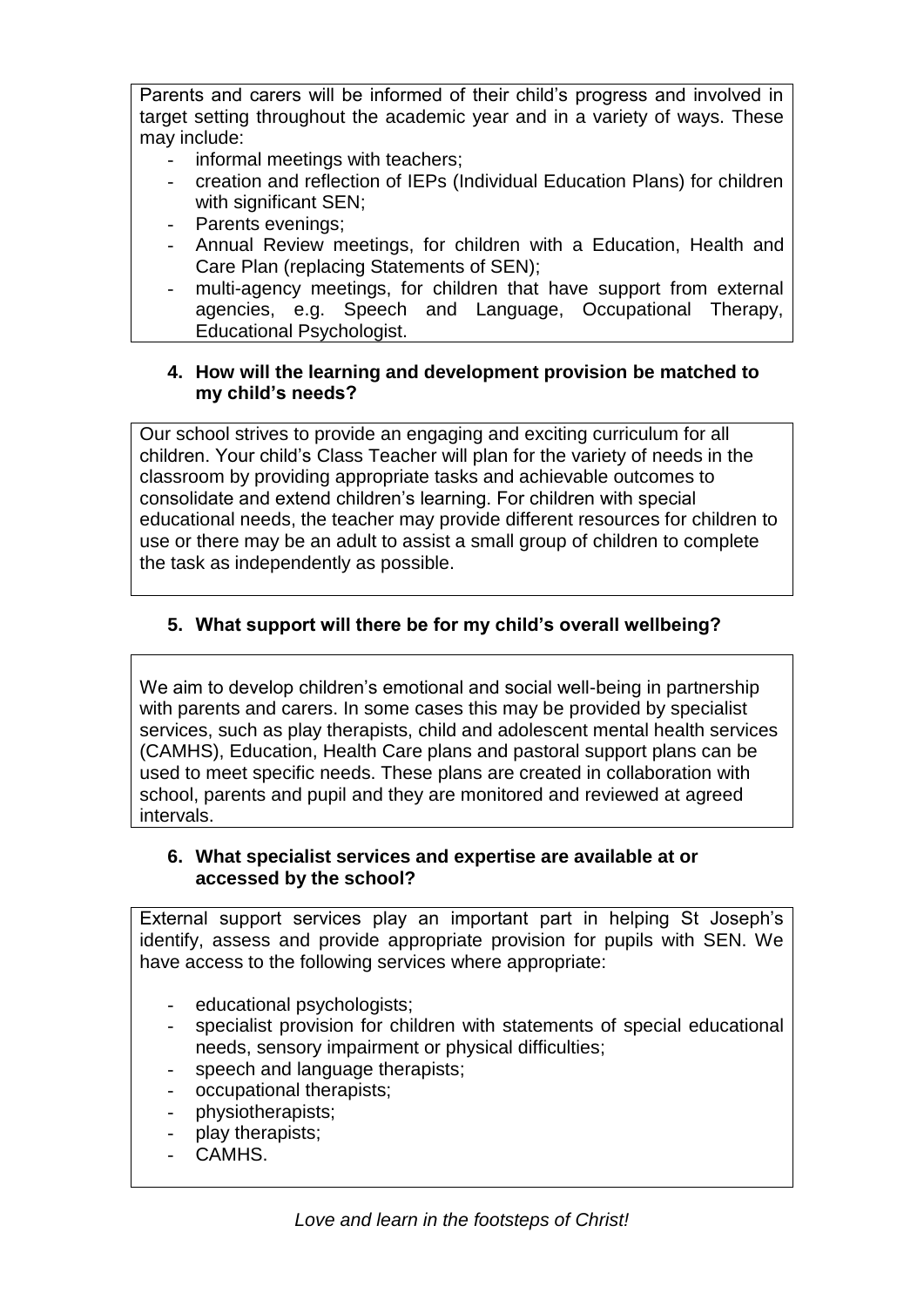Multi-agency liaison and planning meetings are held, as appropriate, to ensure effective collaboration in identifying and planning to provide appropriate support for vulnerable pupils.

# **7. What training have the staff had or having who are supporting children and young people with SEND?**

St Joseph's Primary and Nursery School aims to meet the needs of all pupils and ensure the provision is appropriate. This means that we adapt our support and training in order to meet the needs of the individual children in the school at any given time. If additional training is required, St Joseph's will arrange this through Herts for Learning, Specific Learning Difficulties Bases such as Laurence Haines and Colnbrook Outreach Services.

# **8. How will you help me to support my child's learning?**

The collaborative planning and target setting systems that are in place at St Joseph's as part of SEND pupils' IEPs mean that parents/carers are consistently involved and supported in order to help children reach their targets. Parents/carers are commonly informed and supported in school via needs that arise due to target setting or multi agency planning meetings. St Joseph's will then aim to support the family with a focus on meeting the child and family centered objectives that are set within those meetings. This might mean that the family is referred to an additional support network.

In addition, St Joseph's hosts a number of parents' information and training events throughout the year through each class's teacher or subject leader where appropriate. Information about upcoming events will be issued to parents/carers through letter/email/newsletter.

## **9. How will I be involved in discussions about and planning for my child's education?**

At St Joseph's Catholic Primary School we believe in a child-centred approach. When children have been identified as having additional needs, the thoughts and feelings of the child and the parents/carers are taken into account, together with the views of school staff and relevant professionals. This may be through:

- informal discussion with staff:
- teacher and child meetings:
- teacher and parent meetings;
- review meetings, including outside agencies, where appropriate.

## **10.How will my child be included in activities outside the classroom including school trips?**

It is the school's policy to enable every child to participate as fully as possible in all elements of the wider curriculum. We ensure that all children attend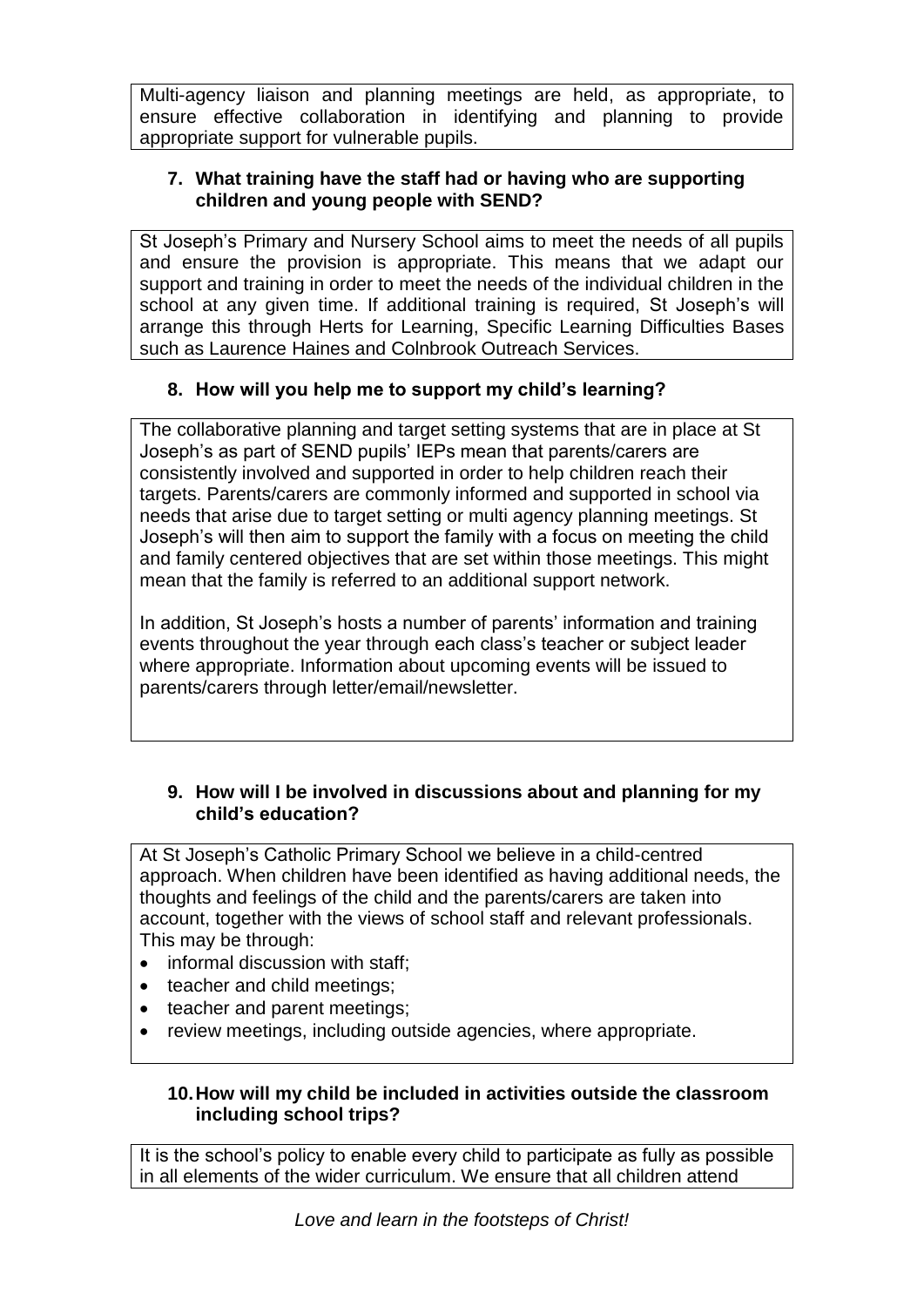school trips and residential visits with support, as appropriate. Where necessary, the school will meet with parents and carers to discuss individual needs prior to any visit or activity.

# **11.How accessible is the school environment?**

All Hertfordshire schools comply with Equality Act 2010.

Please refer to the school accessibility plan and equality scheme for more information.

# **12.Who can I contact for further information?**

## **Key Contacts**

 Headteacher – Mrs Linda Payne Tel:0208 428 5371 SENDCO – Mrs Sue Seaholme SEND Governor – Mrs Dawn Tannian

#### **13.How will the school prepare and support my child to join the school, transfer to a new school or the next stage of education and life?**

We recognise that transitions can be difficult for a child with SEND and we take steps to ensure that any transition is a smooth as possible.

# **If your child is joining us from another school:**

- The SENDCO will undertake a pre-visit where appropriate.
- Your child will be able to visit our school and stay for taster sessions, if this is appropriate.

# **If your child is moving to another school:**

- We will contact the school SENDCO and ensure he/she knows about any special arrangements or support that need to be made for your child.
- Where possible, a planning meeting will take place with the SENDCO from the new school.
- We will make sure that all records about your child are passed on as soon as possible.

# **When moving classes in school:**

- Information will be passed on to the new class teacher in advance and a transition planning meeting will take place with the new teacher.
- There will be opportunities to make additional visits to the new classes, if this is appropriate.

# **In Year 6:**

- The SENDCO will discuss the specific needs of your child with the SENDCO of the child's secondary school.
- Your child will participate in focused learning relating to aspects of